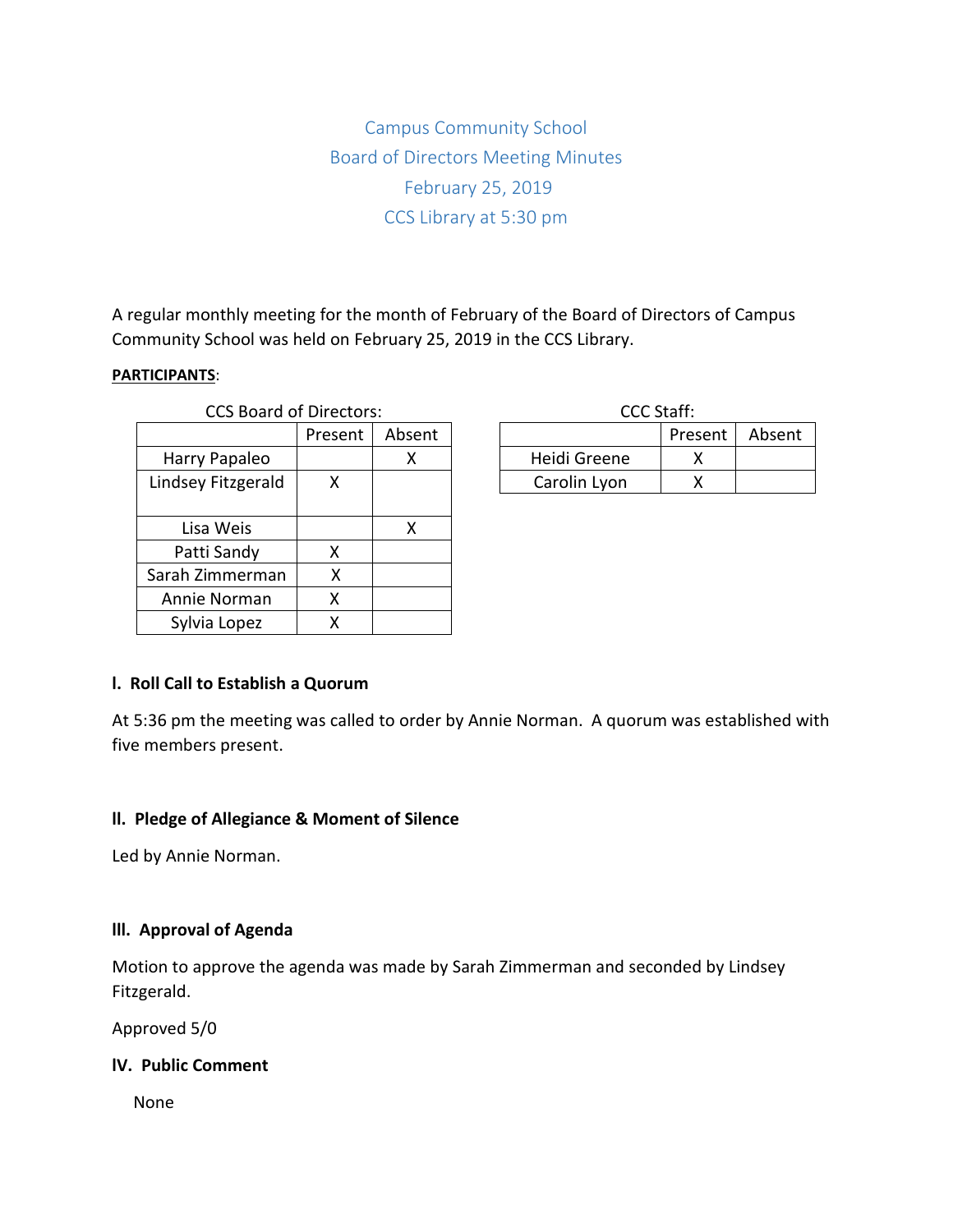# **V. Approval of Minutes of Last Meeting**

Motion to approve the December 2018 minutes was made by Sarah Zimmerman and seconded by Sylvia Lopez.

Approved 5/0

Motion to approve the January minutes was made by Lindsey Fitzgerald and seconded by Patti Sandy.

Approved 2/0

Abstained: Sylvia Lopez, Annie Norman and Sarah Zimmerman

## **Vl. President's Report**

Heidi Greene shared that Annie Norman has agreed to continue a new term as a board member. Her new term will end February 2022.

Harry and Heidi will talk to Lisa about continuing a new term.

### **Vll. Financial Report by Carolin Lyon**

We are 58% through the year. We are on target with the budget with 56.75% spent.

Revenue from state has been updated to reduce \$64,000.00 from the budget.

There are no updates to expenses, but that may occur in the near future.

Lottery was held on February  $6<sup>th</sup>$ . On February  $8<sup>th</sup>$ , parents were notified that students would be invited. Parents have until March 15, 2019 by state law to accept the position. Other students not chosen in the lottery were placed on a waiting list, and parents were notified.

Letters of intent to return for the 2019-2020 school year will be handed out at conferences.

We may invite more students in K-5 than we have spots available based on trends from previous years.

How do we get the message out about our school? We will send out more social media messages with photos about our school. There will be an advertisement with the Chamber of Commerce. We will attach accomplishments on website. We will promote that it is easier to get your child in at an earlier grade than middle school.

### **VIII. Head of School Executive Report by Heidi Greene**